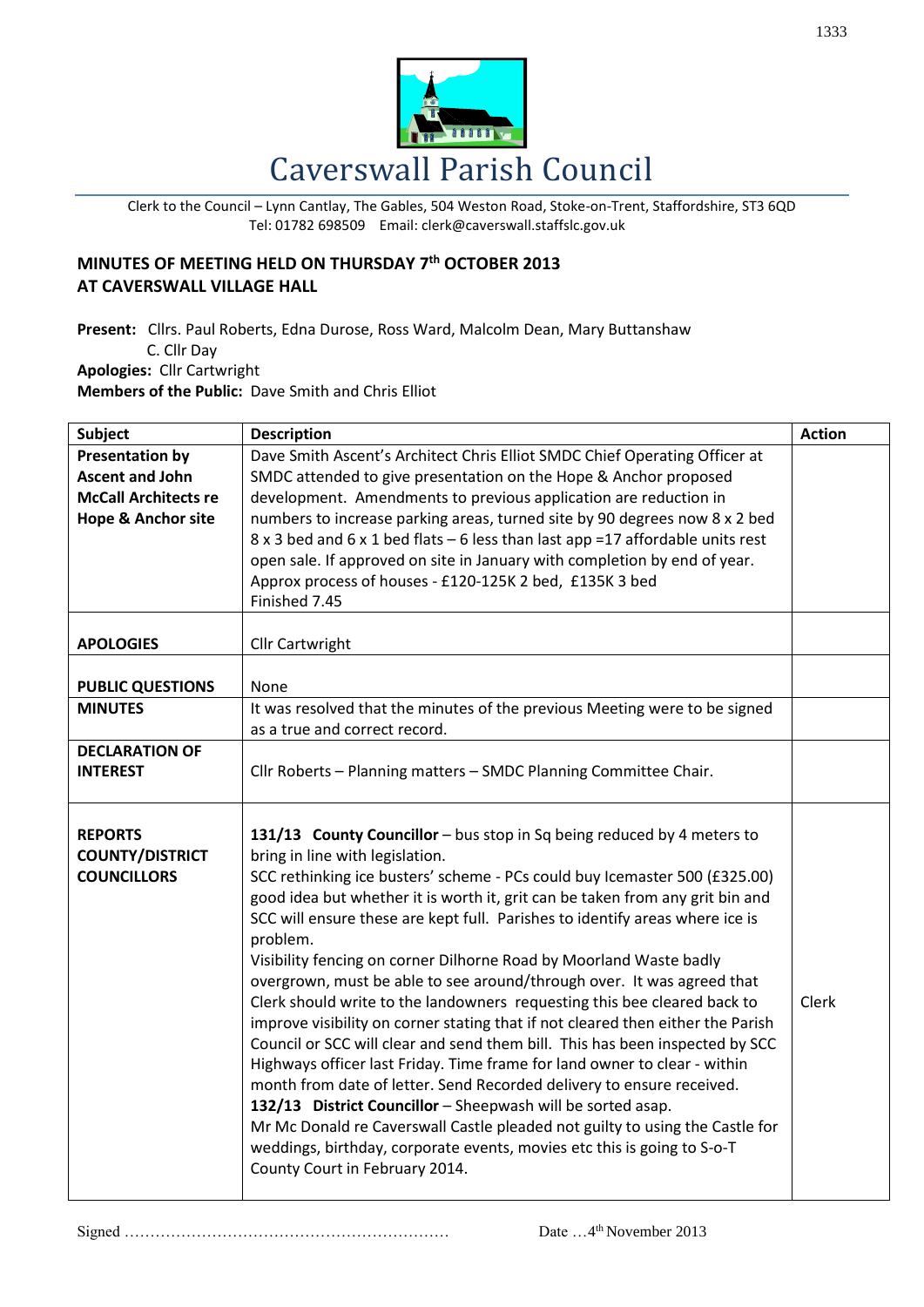|                        |                                                                                | 1334          |
|------------------------|--------------------------------------------------------------------------------|---------------|
| Subject                | <b>Description</b>                                                             | <b>Action</b> |
|                        |                                                                                |               |
| HANDYMAN/              | 133/13                                                                         |               |
| <b>LENGTHSMAN</b>      | Hedge cut. Grass at Millennium Garden will need doing in Spring and he has     |               |
| <b>REPORT</b>          | suggested contractor to do (Dave Bullock-Weedfree)                             |               |
|                        |                                                                                |               |
| <b>MATTERS ARISING</b> | <b>HIGHWAYS ISSUES</b>                                                         |               |
| <b>FROM PREVIOUS</b>   | 134/13 The Dams - Posts                                                        |               |
| <b>MEETINGS</b>        | (118/13, 102/13, 083/13, 063/13, 048/13, 034/13, 021/13, 05/13,                |               |
|                        | Clerk to contact Nigel N & J Trees to confirm details of installation, also to | Clerk         |
|                        | confirm with Rob Steele where they are to be placed.                           |               |
|                        | 135/13 Car Park Use                                                            |               |
|                        |                                                                                |               |
|                        | (120/13, 103/13, 085/13, 065/13, 050/13, 037/13, 023/13)                       |               |
|                        | Cllr Roberts still to see Norma Massey re this he will go this week.           | PR            |
|                        | Once again the gate between the car parks was left open last weekend.          |               |
|                        | 136/13 Millennium Gardens                                                      |               |
|                        | (123/14, 104/13, 089/13, 075/13)                                               |               |
|                        | Rich Durose mowed grass again after the Lengthsman had strimmed back.          |               |
|                        | Clerk had set letter of thanks sent to all 3 men who help with recent work.    |               |
|                        | Letter of thanks to go to regular workers/helpers.                             | Clerk         |
|                        | 137/13 St Peters School - Extra Land                                           |               |
|                        | (125/13, 107/13, 096/13)                                                       |               |
|                        | Pending.                                                                       |               |
|                        | 138/13 Land Registry                                                           |               |
|                        | (126/13, 084/13, 064/13, 049/13, 036/13, 025/13, 010/13, 093/12)               |               |
|                        | Clerk had meeting with Solicitors, Woolliscrofts, and they are going to        |               |
|                        | investigate the situation. Various copies of documents were given to them      |               |
|                        | by Clerk. Cheque required for £30.00 to cover initial work including any       |               |
|                        | necessary searches. Clerk to send letter to old Clerk, Chris Howell asking if  | Clerk         |
|                        | she has any more old PC docs or knows of where these may be stored as          |               |
|                        | trying to sort land registration of play fields.                               |               |
|                        | 139/13 Caverswall Junior FC                                                    |               |
|                        | (122/13, 097/13)                                                               |               |
|                        | Still not received official request to use playing field this season, Clerk to | Clerk         |
|                        | chase up.                                                                      |               |
|                        | 140/13                                                                         |               |
| <b>CORRESPONDENCE</b>  | Lloyds TSB<br><b>Bank Statement</b>                                            |               |
|                        |                                                                                |               |
|                        | SMDC<br>Draft Churnet Valley Masterplan Supplementary Planning                 |               |
|                        | Document (SPD) Dated September 2013                                            |               |
|                        | Register of Electors - Monthly Update                                          |               |
|                        | Planning Training 10 <sup>th</sup> Oct 5pm                                     |               |
|                        | 141/13 Payments:                                                               |               |
| <b>FINANCE</b>         | The following accounts were approved for payment:-                             |               |
|                        | Mrs L Cantlay - Clerk Salary and Expenses - Oct<br>£172.59                     |               |
|                        | Town & Country Services – Cutting verges( $x1$ ) and field ( $x3$ )<br>£486.00 |               |
|                        | and work at Millennium Gardens                                                 |               |
|                        | Woolliscroft Solicitors - Initial Payment to cover work instructed<br>£30.00   |               |
|                        | Re playing field registering of land.                                          |               |
|                        | <b>TOTAL PAYMENTS THIS MONTH - £688.59</b>                                     |               |
|                        | Transfer $-$ £1000.00                                                          |               |
|                        |                                                                                |               |
|                        | <b>Receipts:</b>                                                               |               |
|                        | SMDC - 2 <sup>nd</sup> Precept Payment - £4947.40                              |               |
|                        | Interest re Instant Access Account - £0.48                                     |               |
|                        | TOTAL RECEIPTS RECEIVED - £4947.88                                             |               |

Signed ……………………………………………………… Date …4